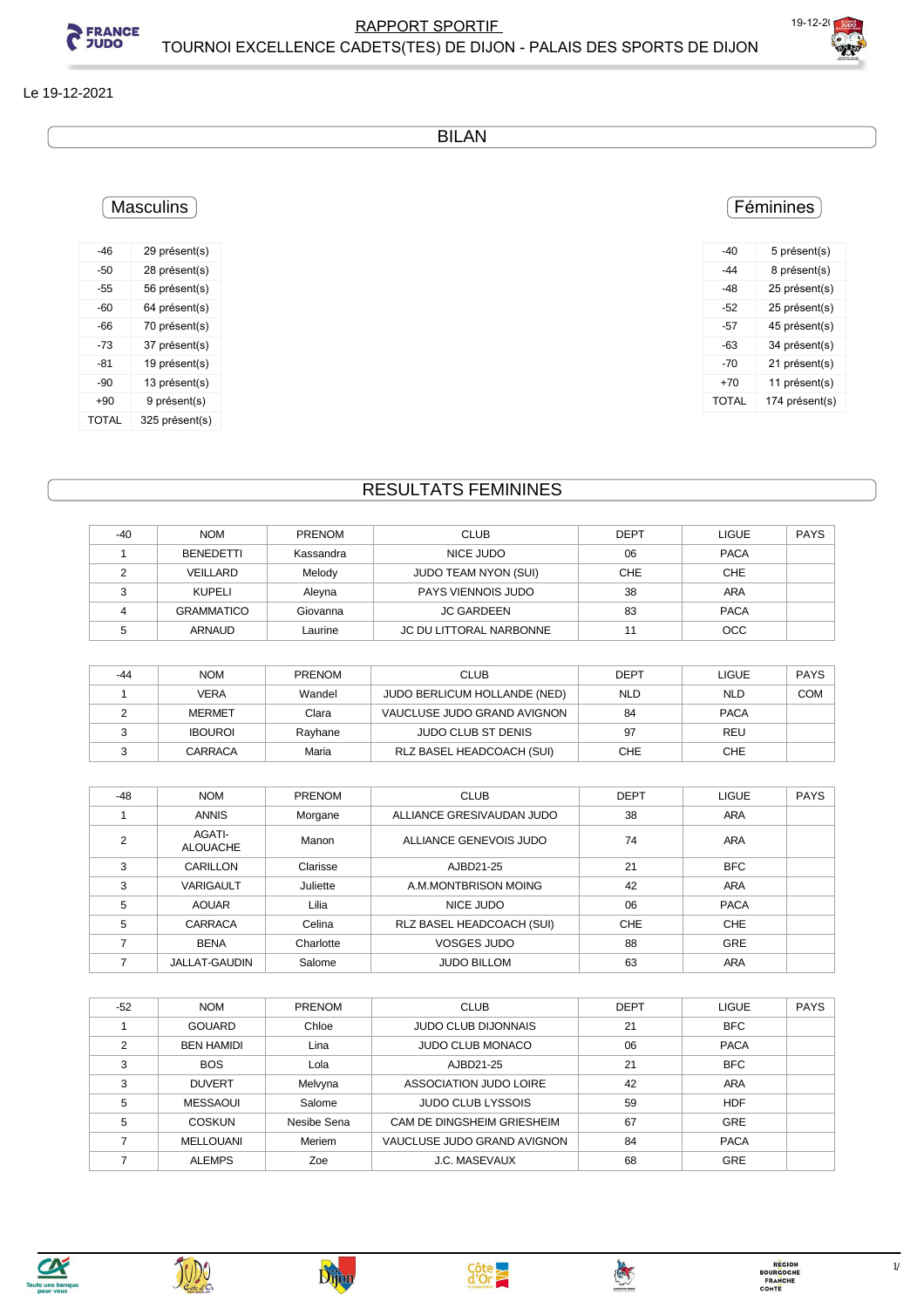

#### **RAPPORT SPORTIF** TOURNOI EXCELLENCE CADETS(TES) DE DIJON - PALAIS DES SPORTS DE DIJON



| $-57$          | <b>NOM</b>      | <b>PRENOM</b> | <b>CLUB</b>                              | <b>DEPT</b> | <b>LIGUE</b> | <b>PAYS</b> |
|----------------|-----------------|---------------|------------------------------------------|-------------|--------------|-------------|
|                | <b>MELIS</b>    | Emma          | MONTPELLIER JUDO OLYMPIC                 | 34          | <b>OCC</b>   |             |
| $\mathfrak{p}$ | <b>BRISTEAU</b> | Angeline      | AJ54                                     | 54          | <b>GRE</b>   |             |
| 3              | <b>NICOLAS</b>  | lelena        | AJBD21-25                                | 21          | <b>BFC</b>   |             |
| 3              | <b>HENSEN</b>   | Faye          | JUDOCLUB BUSHI ARNHEM (NED)              | <b>NLD</b>  | <b>NLD</b>   | <b>COM</b>  |
| 5              | <b>BONNAMY</b>  | Lena          | <b>DOJO ROMANAIS</b>                     | DA          | <b>ARA</b>   |             |
| 5              | LAFAY           | Maelys        | MANOSQUE JUDO SPORTS DE<br><b>COMBAT</b> | 04          | <b>PACA</b>  |             |
|                | <b>COLIN</b>    | Elena         | <b>J.C.MORESTEL</b>                      | 38          | <b>ARA</b>   |             |
|                | CAO             | Maelle        | <b>JUDO CLUB FERTESIEN</b>               | 45          | <b>CVL</b>   |             |

| $-63$          | <b>NOM</b>        | <b>PRENOM</b> | <b>CLUB</b>               | <b>DEPT</b> | <b>LIGUE</b> | <b>PAYS</b> |
|----------------|-------------------|---------------|---------------------------|-------------|--------------|-------------|
|                | LE ROUX           | Eloise        | YZEURE JUDO               | 03          | <b>ARA</b>   |             |
| $\mathfrak{p}$ | <b>BOUM MAHOP</b> | Morgane       | ENTENTE SPORTIVE NANTERRE | 92          | <b>IDF</b>   |             |
| 3              | <b>CABARET</b>    | Naomi         | AJBD21-25                 | 21          | <b>BFC</b>   |             |
| 3              | <b>GHANNOU</b>    | Lamia         | SPORTING MARNAVAL CL      | 52          | GRE          |             |
| 5              | ALEXANDRE         | Leonie        | ASSOCIATION JUDO LOIRE    | 42          | <b>ARA</b>   |             |
| 5              | <b>BZIOUAT</b>    | Ritha         | NICE JUDO                 | 06          | <b>PACA</b>  |             |
|                | <b>BLACKWELL</b>  | Taliah        | <b>VOSGES JUDO</b>        | 88          | GRE          |             |
|                | <b>ROMER</b>      | Lise May      | <b>JC DE JUJURIEUX</b>    | 01          | ARA          |             |

| $-70$ | <b>NOM</b>                      | PRENOM          | <b>CLUB</b>                  | <b>DEPT</b> | <b>LIGUE</b> | <b>PAYS</b> |
|-------|---------------------------------|-----------------|------------------------------|-------------|--------------|-------------|
|       | <b>DARBES TAKAM</b>             | Sandra Teophila | DOJOS AGGLO DU NIORTAIS      | 79          | AQU          |             |
| 2     | NEBOUT-<br><b>GONSARD</b>       | Anais           | <b>EAM VARENNES S ALLIER</b> | 03          | ARA          |             |
| 3     | <b>GESTIN</b>                   | Marie           | <b>J.C.OTTANGEOIS</b>        | 57          | GRE          |             |
| 3     | <b>ABBOUD</b><br><b>HERBERT</b> | Luna            | <b>JC KONSTANZ (GER)</b>     | DEU         | DEU          |             |
| 5     | <b>ESTRIPEAU</b>                | Maelly          | L OM JUDO                    | 13          | <b>PACA</b>  |             |
| 5     | <b>BENOIT</b>                   | Camille         | <b>JC MARVEJOLS</b>          | 48          | <b>OCC</b>   |             |
|       | <b>ATAMNA</b>                   | Alyssa          | SPORTING MARNAVAL CL         | 52          | <b>GRE</b>   |             |
|       | <b>MANNANY</b>                  | Sarah           | MJEP DE CORMONTREUIL         | 51          | <b>GRE</b>   |             |

| $+70$ | <b>NOM</b>            | PRENOM | <b>CLUB</b>                             | <b>DEPT</b> | <b>LIGUE</b> | <b>PAYS</b> |
|-------|-----------------------|--------|-----------------------------------------|-------------|--------------|-------------|
|       | MINKADA-<br>CAQUINEAU | Leonie | DOJOS AGGLO DU NIORTAIS                 | 79          | AQU          |             |
| 2     | <b>BESSAIRE</b>       | Lise   | BRESSE SAONE JUDO                       | 01          | ARA          |             |
| 3     | <b>SMAINE</b>         | Lylia  | ALLIANCE CLUB JUDO 69                   | 69          | <b>ARA</b>   |             |
| 3     | LASSALLE              | Ninon  | <b>J.C.OUATZENHEIM</b>                  | 67          | <b>GRE</b>   |             |
| 5     | <b>VOUTEY</b>         | Lea    | AJBD21-25                               | 21          | <b>BFC</b>   |             |
| 5     | <b>HERZOG</b>         | Leane  | AS ST LEGER JUDO                        | 71          | <b>BFC</b>   |             |
|       | <b>MENDES</b>         | Fanny  | SHOGUN C. CHARVIEU<br><b>CHAVAGNEUX</b> | 69          | ARA          |             |
|       | <b>MASOVE</b>         | Oceane | AVENIR JUDO BASSIN LEDONIEN             | 39          | <b>BFC</b>   |             |

# **RESULTATS MASCULINS**

| $-46$ | <b>NOM</b>       | PRENOM  | <b>CLUB</b>                 | <b>DEPT</b> | <b>LIGUE</b> | <b>PAYS</b> |
|-------|------------------|---------|-----------------------------|-------------|--------------|-------------|
|       | <b>CHATTI</b>    | Amza    | OLYMPIC JUDO NICE           | 06          | <b>PACA</b>  |             |
| ◠     | <b>VANTROYEN</b> | Enzo    | <b>DOJO CLUB WASQUEHAL</b>  | 59          | <b>HDF</b>   |             |
| 3     | GARRET           | Erwan   | S.O. LA DENFERT             | 90          | <b>BFC</b>   |             |
| 3     | <b>PONCET</b>    | Antonin | AJBD21-25                   | 21          | <b>BFC</b>   |             |
| 5     | <b>DANILIUC</b>  | Adriano | OLYMPIC JUDO NICE           | 06          | <b>PACA</b>  |             |
| 5     | <b>TSINTSAEV</b> | Haroun  | <b>JC LA WANTZENAU</b>      | 67          | GRE          |             |
|       | <b>GOUPIL</b>    | Arno    | VAUCLUSE JUDO GRAND AVIGNON | 84          | <b>PACA</b>  |             |
|       | <b>ROCHES</b>    | Matheo  | AJBD21-25                   | 21          | <b>BFC</b>   |             |







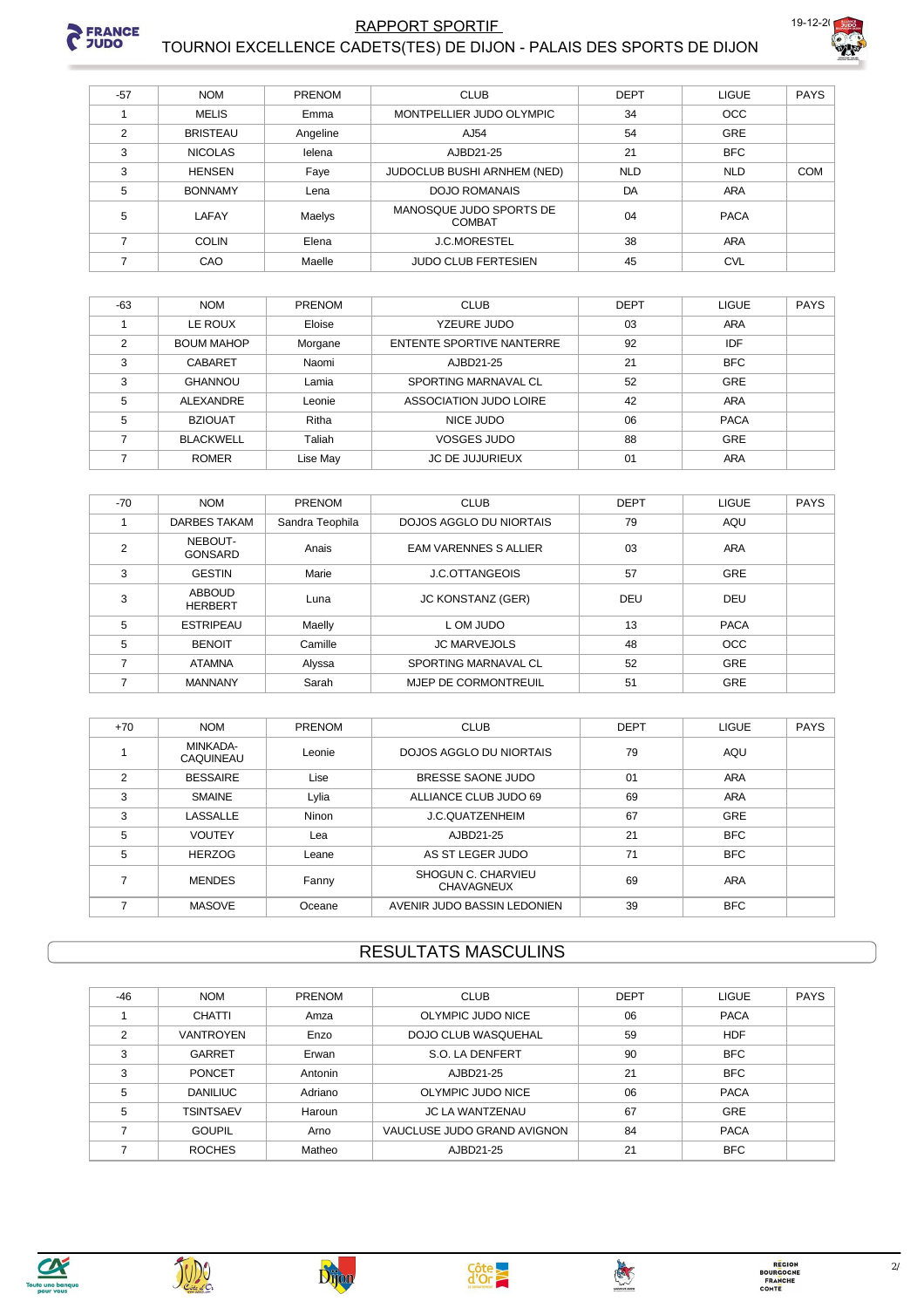

#### RAPPORT SPORTIF TOURNOI EXCELLENCE CADETS(TES) DE DIJON - PALAIS DES SPORTS DE DIJON



| $-50$ | <b>NOM</b>       | PRENOM  | <b>CLUB</b>                 | <b>DEPT</b> | <b>LIGUE</b> | <b>PAYS</b> |
|-------|------------------|---------|-----------------------------|-------------|--------------|-------------|
|       | ABOUALLALA       | Qassim  | <b>JC LA MOTTE SERVOLEX</b> | 73          | ARA          |             |
| 2     | <b>KHAMZATOV</b> | Daud    | <b>JSC MUSSIPONTAIN</b>     | 54          | <b>GRE</b>   |             |
| 3     | GAVAZZI          | Romain  | VAUCLUSE JUDO GRAND AVIGNON | 84          | <b>PACA</b>  |             |
| 3     | <b>GUETTARI</b>  | Kais    | VAUCLUSE JUDO GRAND AVIGNON | 84          | <b>PACA</b>  |             |
| 5     | <b>TALON</b>     | Tiago   | DOJO SUD DEUX SEVRES        | 79          | AQU          |             |
| 5     | LAPLACE          | Hugo    | VAUCLUSE JUDO GRAND AVIGNON | 84          | <b>PACA</b>  |             |
|       | <b>HALLER</b>    | Clement | J.C.SAVERNE                 | 67          | <b>GRE</b>   |             |
|       | <b>BAH</b>       | Imrane  | JUDO CLUB CANNES DE RANGUIN | 06          | <b>PACA</b>  |             |

| $-55$ | <b>NOM</b>        | <b>PRENOM</b>  | <b>CLUB</b>                    | <b>DEPT</b> | <b>LIGUE</b> | <b>PAYS</b> |
|-------|-------------------|----------------|--------------------------------|-------------|--------------|-------------|
|       | <b>DOS SANTOS</b> | <b>Mathias</b> | <b>JSC MUSSIPONTAIN</b>        | 54          | GRE          |             |
| 2     | <b>DIETEMANN</b>  | Nathan         | <b>J.C.SAVERNE</b>             | 67          | GRE          |             |
| 3     | <b>ARNAUD</b>     | Dorian         | <b>JC DU LITTORAL NARBONNE</b> | 11          | <b>OCC</b>   |             |
| 3     | <b>BRULIARD</b>   | Tom            | <b>J C NOUZONVILLE</b>         | 08          | GRE          |             |
| 5     | <b>WOJTAL</b>     | Gabriel        | PAYS VIENNOIS JUDO             | 38          | ARA          |             |
| 5     | <b>TIXIER</b>     | Lucien         | DOME RHONE JUDO                | 63          | ARA          |             |
|       | <b>MAKHTOUFI</b>  | Marwan         | <b>JUDO CLUB DE TRETS</b>      | 13          | <b>PACA</b>  |             |
|       | DE RUITER         | Twan           | JUDOCLUB BUSHI ARNHEM (NED)    | <b>NLD</b>  | <b>NLD</b>   | <b>COM</b>  |

| $-60$ | <b>NOM</b>         | <b>PRENOM</b> | <b>CLUB</b>                 | <b>DEPT</b> | <b>LIGUE</b> | <b>PAYS</b> |
|-------|--------------------|---------------|-----------------------------|-------------|--------------|-------------|
|       | <b>RAY</b>         | Kelvin        | ASSOCIATION JUDO LOIRE      | 42          | ARA          |             |
| ◠     | <b>ISSMAILOV</b>   | Emir          | OLYMPIC JUDO NICE           | 06          | <b>PACA</b>  |             |
| 3     | <b>BULIGA</b>      | David         | OLYMPIC JUDO NICE           | 06          | <b>PACA</b>  |             |
| 3     | EBERHARDT          | Pierre        | <b>JC LA MOTTE SERVOLEX</b> | 73          | ARA          |             |
| 5     | <b>CHANSSEAUME</b> | Colin         | ALLIANCE GRESIVAUDAN JUDO   | 38          | ARA          |             |
| 5     | <b>MOHEDANO</b>    | Axel          | <b>JUDO CLUB BANYULS</b>    | 66          | <b>OCC</b>   |             |
|       | LHOME              | Leo           | A L NEUVES MAISONS          | 54          | <b>GRE</b>   |             |
|       | <b>BRUT</b>        | Justin        | <b>STADE CLERMONTOIS</b>    | 63          | <b>ARA</b>   |             |

| $-66$ | <b>NOM</b>       | <b>PRENOM</b>   | <b>CLUB</b>                       | <b>DEPT</b> | <b>LIGUE</b> | <b>PAYS</b> |
|-------|------------------|-----------------|-----------------------------------|-------------|--------------|-------------|
|       | <b>DJOUNAGOV</b> | Rakhim          | OLYMPIC JUDO NICE                 | 06          | <b>PACA</b>  |             |
| っ     | <b>PIDANCIER</b> | <b>Baptiste</b> | AJBD21-25                         | 21          | <b>BFC</b>   |             |
| 3     | BLANLOEIL        | Ludwig          | <b>DOJO ROMANAIS</b>              | DA          | <b>ARA</b>   |             |
| 3     | ROSSEL           | Frederic        | PAYS MONTBELIARD JUDO             | 25          | <b>BFC</b>   |             |
| 5     | <b>CABROL</b>    | Lilian          | <b>JC ENTENTE NARBONNE SPORTS</b> | 11          | <b>OCC</b>   |             |
| 5     | <b>BAKRADZE</b>  | Saba            | NICE JUDO                         | 06          | <b>PACA</b>  |             |
|       | LACLIE           | Alexandre       | DOJO SUD DEUX SEVRES              | 79          | AQU          |             |
|       | <b>TSINTSAEV</b> | Hamid           | <b>JC LA WANTZENAU</b>            | 67          | <b>GRE</b>   |             |

| -73 | <b>NOM</b>                        | PRENOM   | <b>CLUB</b>                    | <b>DEPT</b> | <b>LIGUE</b> | <b>PAYS</b> |
|-----|-----------------------------------|----------|--------------------------------|-------------|--------------|-------------|
|     | <b>KHAITAEV</b>                   | Rassoul  | OLYMPIC JUDO NICE              | 06          | <b>PACA</b>  |             |
| C   | <b>BOURSETTE</b>                  | Loic     | <b>JC LA MOTTE SERVOLEX</b>    | 73          | <b>ARA</b>   |             |
| 3   | AMILY                             | Come     | DOJO DE LA RAVINE              | 97          | <b>REU</b>   |             |
| 3   | <b>DETTLING</b>                   | Thayron  | J.C.SAVERNE                    | 67          | GRE          |             |
| 5   | <b>BAYT</b>                       | Vitshika | ASSOCIATION JUDO LOIRE         | 42          | <b>ARA</b>   |             |
| 5   | <b>NICOD</b>                      | Samson   | STADE OLYMP.GIVORS             | 69          | <b>ARA</b>   |             |
|     | <b>MAKHMAEV</b><br><b>MACAREL</b> | Ramzan   | MONTPELLIER JUDO OLYMPIC       | 34          | <b>OCC</b>   |             |
|     | <b>BROSSEAU</b>                   | Kassim   | A.A.L.OEUVRES SCOL.ST GENIS L. | 69          | <b>ARA</b>   |             |





Dijon

JUDO